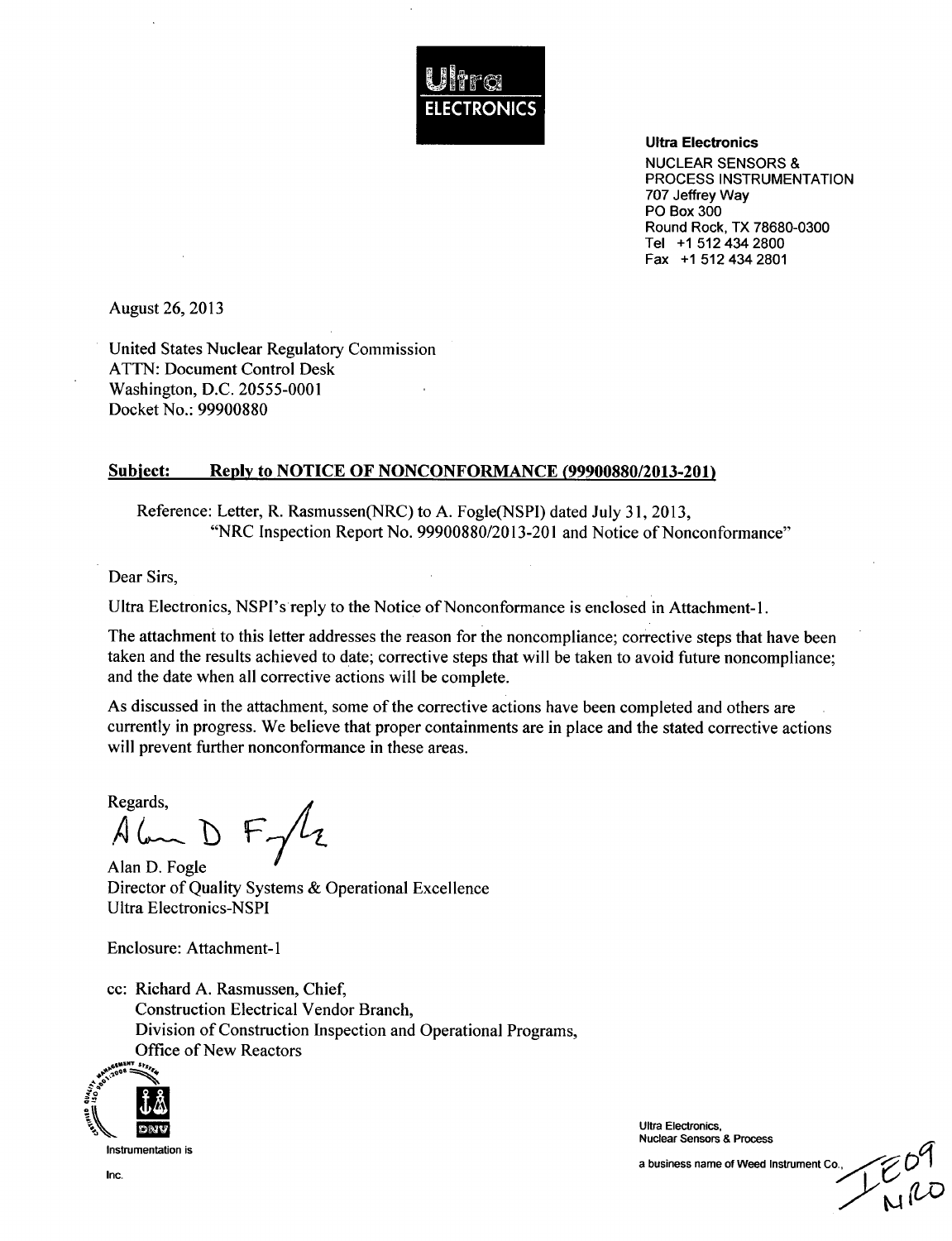# Attachment-1

#### Reply to Notice of Nonconformance NRC **NO. 99900880/2013-201.**

Text from the Nuclear Regulatory Commission Inspection Report No. 99900880/2013-201 and Notice of nonconformance will appear in *italics* within the body of this response.

### Observations and Findings

*"The NRC inspection team verified that Ultra Electronics was adequately implementing procedure Quality System Department Regulation (QSDR) 100-20.1, "Software Quality Assurance," to control the use of software. The NRC inspection team found during inspection of Ultra Electronics testing activities that in two cases, N9004 RTD Hysteresis Test and DTN-2070 Pressure Transmitter Temperature Compensation Test, Ultra Electronics used Lab View commercial software to run automated test processes. The Lab View software was programmed by Ultra Electronics to control, verify and document test parameters for the various test equipment used as part of the acceptance and documentation of test results. The NRC inspection team learned the software was considered safety-related under the Ultra Electronics software QA program, but noted it was not appropriately controlled under the current Software QA Program (as specified in Company Regulation 100-20.1, Revision 4) or by any other means to assure that the commercially purchased software would perform its safety-function associated with testing (e.g., assurance of test parameters and profiles were properly controlled).*

*Some verification was performed to validate resistance temperature calculations for the N9004 RTD Hysteresis Test, but there was no documented verification that the automated test profile and data recording software for the test were functional as designed. The observed testing was unmonitored by personnel and occurred over extended periods of time (12 or more hours). For the DTN-2070 Pressure Transmitter Temperature Compensation Test the test results are used to determine resistor changes to ensure accurate readings of the pressure transmitter through the range of its operations and to validate performance of the final transmitter. The NRC inspection team found through interviews with Ultra Electronics staff that the same software controls were used during design verification testing of the DTN-2070 Pressure Transmitter and N9004 RTD.*

*The NRC inspection team determined that Ultra Electronics did not appropriately control Lab View 3rd Party Software in accordance with released procedures and instructions or demonstrate by another means of verification (i.e. dedication or conducting tests not relying on the same software used for design) that the software was capable of performing its safety function as related to the testing of safety related components. Ultra Electronics stated at the exit meeting that they had entered the finding in their corrective action program. This issue is identified as Nonconformance 99900880/2013-201-01."*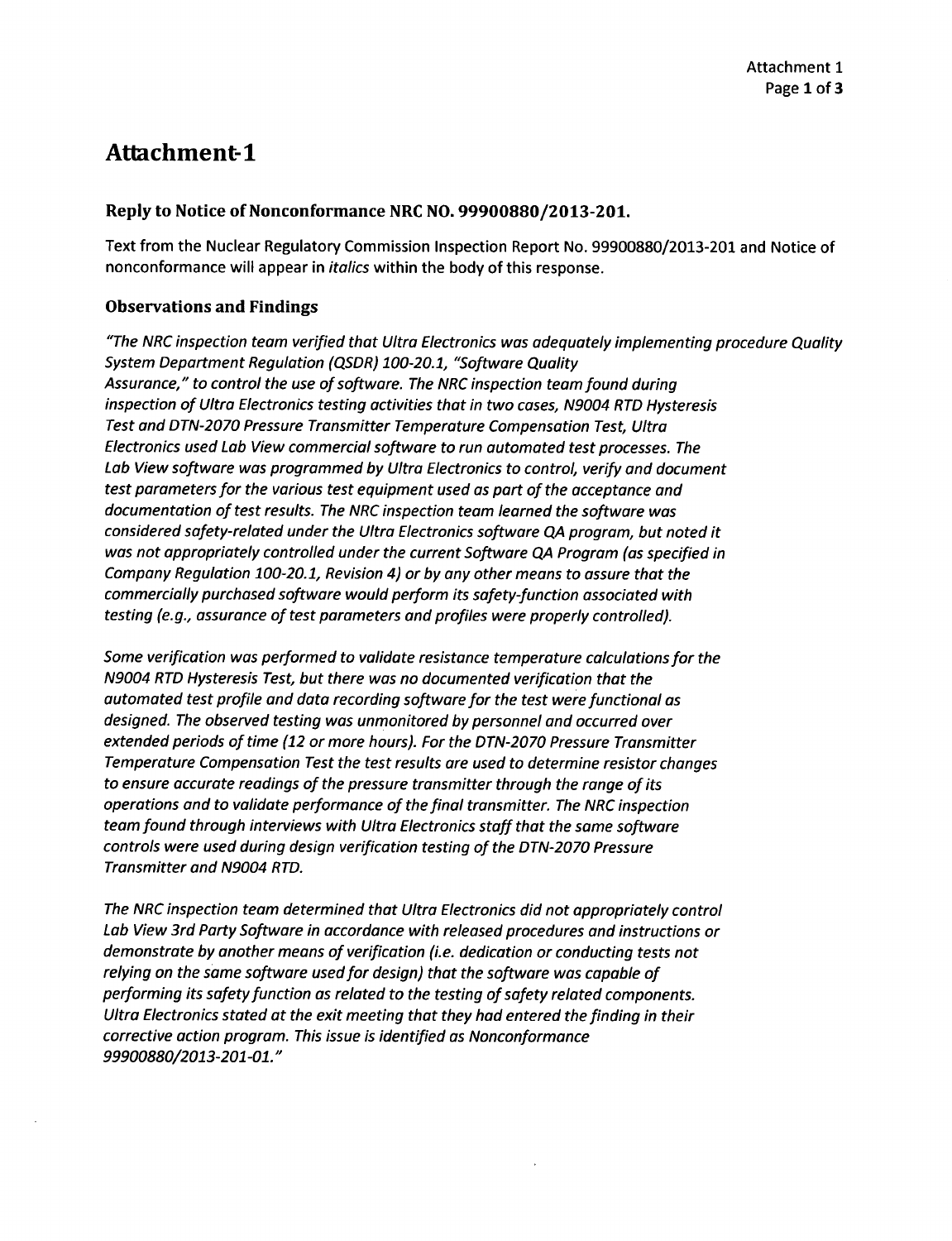## The reasons for noncompliance, or if contested, the basis for disputing the noncompliance

NSPI has over 30 years of experience providing safety related products to the domestic nuclear utility industry. That experience has allowed us to embed redundancy into our various control processes. In the cases mentioned in the nonconformance, there is an independent check during the manufacturing process that assures the automated test profile and data recording software is functioning as designed. This check supplements the resistance temperature calculation verification and report generation verification that was noted to be in place during the NRC Inspection. All DTN-2070 Pressure Transmitters and N9004 RTD's have the test profile and data recording results of the  $3<sup>rd</sup>$  party Lab View software verified by an independent engineer at the time of testing. Any anomalies in the test profile or test record would be cause for investigation and rejection if appropriate.

ASME NQA-la-2009 states that to utilize a Commercial Grade Item or service, controls shall be implemented to provide reasonable assurance that the item or service will perform its intended safety function. The combination of the existing verification activities and the in-process verification provides a reasonable assurance.

NSPI has reviewed this noncompliance for potential reportability in accordance with 10 CFR Part 21 and has concluded this noncompliance has no impact to delivered equipment and is not reportable for the reasons given above.

# The corrective steps that have been taken and the results achieved to date

NSPI has taken several steps to address the noncompliance as a containment action prior to the implementation of more permanent solutions. In general, the steps that have been taken are meant to remove the reliance of verification on in-process checks and to return it to a considered part of the software CGD process. Specifically,

- **"** It has been confirmed that all safety related software has been validated according to an approved version of QSDR 100-20.1 except for the N9004 RTD and DTN2070 test profile and data acquisition software (Lab View).
- \* The Quality Systems Department Regulation (QSDR) 100-20.1 is currently being revised to incorporate a more robust Commercial Grade Dedication (CGD) process.
- \* A preliminary technical evaluation has been performed on the DTN2070 and N9004 RTD Test Profile and Data Acquisition software (Lab View) using the proposed CGD process.

# The corrective steps that will be taken to avoid future noncompliance

NSPI will take several steps to enhance the existing processes to be more in line with the expectation of the NRC.

- \* The QSDR 100-20.1 "Software Quality Assurance" regulation will be revised and released as a controlled document through NSPI's Quality Management System with a more robust CGD process and more stringent rules for the technical evaluation and classification of safety related software. This action is targeted to be completed by Q3-2013.
- \* All personnel who will be performing technical evaluations and safety classifications using the CGD process defined in QSDR 100-20.1 will be trained to the new procedure with their training records updated to reflect the training. This will be completed by Q4-2013.